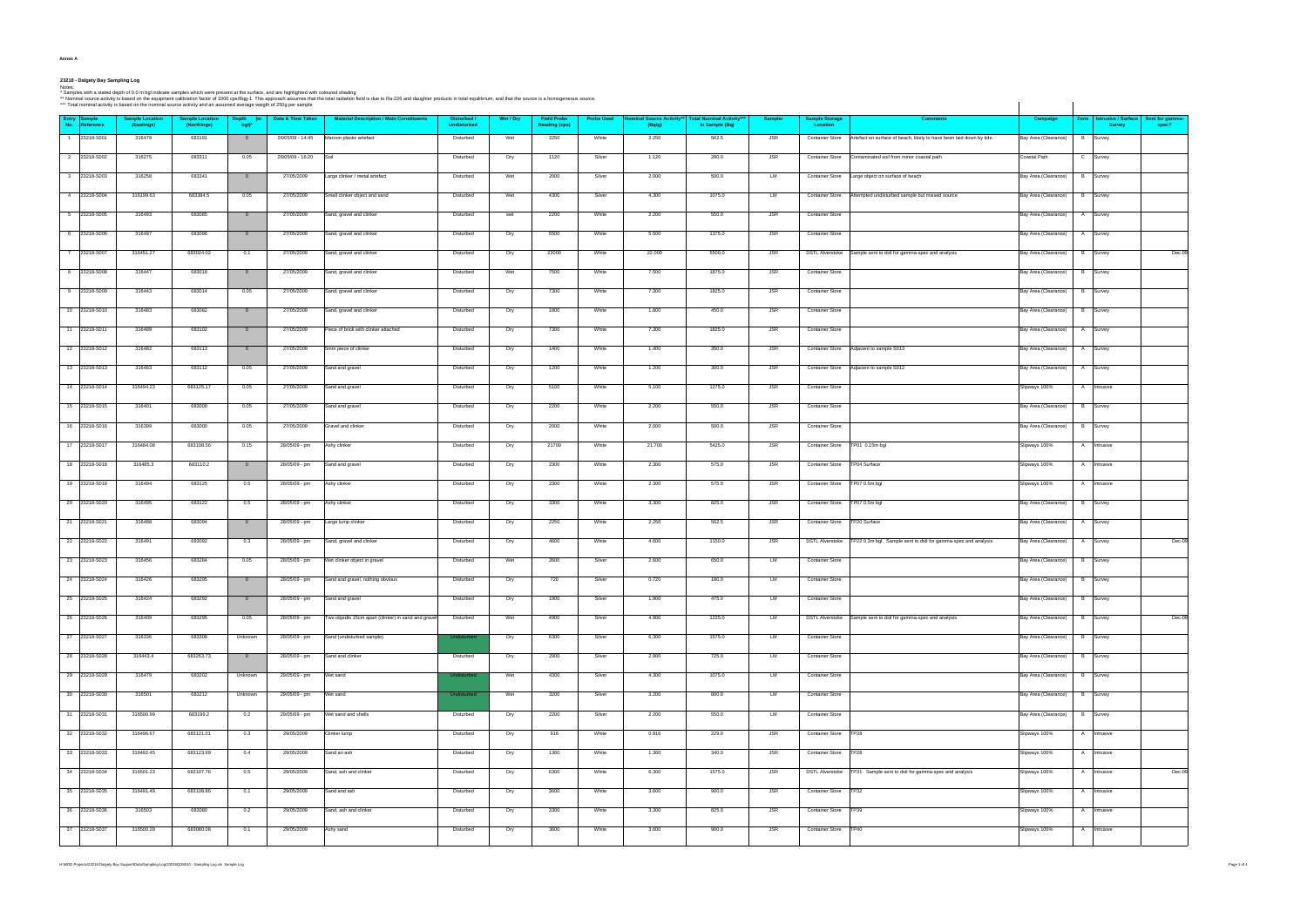| ann<br>., |  |
|-----------|--|
|-----------|--|

23218 - Dalgety Bay Sampling Log<br>Ndes:<br>\* Nominal source activity is based on the equipment calibration factor of 1000 cps/Bq-1. This approach assumes that the surface, and are highlighted with coloured shading<br>\*\* Nominal s

| ** Nominal source activity is based on the equipment calibration factor of 1000 cps/Bqg-1. This approach assumes that the total radiation field is due to Ra-226 and daughter products in total equilibrium, and that the sour<br>*** Total nominal activity is based on the nominal source activity and an assumed average weigth of 250g per sample |                                      |                                       |                   |                   |                                                 |                                   |           |                                            |                   |                                            |                                                 |                |                                   |                                                                                                  |                                             |                                             |                          |
|-------------------------------------------------------------------------------------------------------------------------------------------------------------------------------------------------------------------------------------------------------------------------------------------------------------------------------------------------------|--------------------------------------|---------------------------------------|-------------------|-------------------|-------------------------------------------------|-----------------------------------|-----------|--------------------------------------------|-------------------|--------------------------------------------|-------------------------------------------------|----------------|-----------------------------------|--------------------------------------------------------------------------------------------------|---------------------------------------------|---------------------------------------------|--------------------------|
| Entry Sample<br>No. Reference                                                                                                                                                                                                                                                                                                                         | <b>Sample Location</b><br>(Eastings) | <b>Sample Location</b><br>(Northings) | Depth (m<br>ball* | Date & Time Taken | <b>Material Description / Main Constituents</b> | Disturbed /<br><b>Undisturbed</b> | Wet / Dry | <b>Field Probe</b><br><b>Reading (cps)</b> | <b>Probe Used</b> | <b>Nominal Source Activity**</b><br>(Bq/g) | <b>Total Nominal Activity</b><br>in Sample (Bq) | <b>Sampler</b> | <b>Sample Storage</b><br>Location | <b>Comments</b>                                                                                  | Campaign                                    | Zone   Intrusive / Surface<br><b>Survey</b> | Sent for gamma-<br>spec? |
| 38 23218-S038                                                                                                                                                                                                                                                                                                                                         | 316494.32                            | 683089.42                             | 0.1               | 29/05/2009        | Ashy sand and clinker                           | Disturbed                         | Dry       | 1100                                       | White             | 1.100                                      | 275.0                                           | <b>JSR</b>     | Container Store TP45              |                                                                                                  | Slipways 100%                               | A Intrusive                                 |                          |
| 39 23218-S039                                                                                                                                                                                                                                                                                                                                         | 316494.32                            | 683089.42                             | 0.2               | 29/05/2009        | Ashy sand and clinker                           | Disturbed                         | Dry       | 2200                                       | White             | 2.200                                      | 550.0                                           | <b>JSR</b>     | Container Store   TP45            |                                                                                                  | Slipways 100%                               | A Intrusive                                 |                          |
| 40 23218-S040                                                                                                                                                                                                                                                                                                                                         | 316490                               | 683087                                | 0.3               | 29/05/2009        | Ashy sand and clinker                           | Disturbed                         | Dry       | 2050                                       | White             | 2.050                                      | 512.5                                           | <b>JSR</b>     | Container Store TP45              |                                                                                                  | Slipways 100%                               | A Intrusive                                 |                          |
| 41 23218-S041                                                                                                                                                                                                                                                                                                                                         | 316488.54                            | 683089.69                             | 0.3               | 29/05/2009        | Ashy sand and clinker                           | Disturbed                         | Dry       | 6000                                       | White             | 6.000                                      | 1500.0                                          | <b>JSR</b>     | Container Store TP45              |                                                                                                  | Slipways 100%                               | A Intrusive                                 |                          |
| 42 23218-S042                                                                                                                                                                                                                                                                                                                                         | 316491.78                            | 683091.43                             | 0.1               | 29/05/2009        | Ash and clinker                                 | Disturbed                         | Dry       | 3800                                       | White             | 3.800                                      | 950.0                                           | <b>JSR</b>     |                                   | DSTL Alverstoke TP46. Sample sent to dstl for gamma-spec and analysis                            | Slipways 100%                               | A Intrusive                                 | Dec-09                   |
|                                                                                                                                                                                                                                                                                                                                                       |                                      |                                       |                   |                   |                                                 |                                   |           |                                            | White             |                                            |                                                 |                |                                   |                                                                                                  |                                             |                                             |                          |
| 43 23218-S043                                                                                                                                                                                                                                                                                                                                         | 316494.01                            | 683102.23                             | 0.2               | 01/06/09 - pm     | Ash, sand and clinker                           | Disturbed                         | Wet       | 998                                        |                   | 0.998                                      | 249.5                                           | <b>JSR</b>     | Container Store TP47              |                                                                                                  | Slipways 100%                               | A Intrusive                                 |                          |
| 44 23218-S044                                                                                                                                                                                                                                                                                                                                         | 316502                               | 683106                                | 0.6               | 01/06/09 - pm     | Ash, sand and clinker                           | Disturbed                         | Wet       | 4300                                       | White             | 4.300                                      | 1075.0                                          | <b>JSR</b>     | Container Store TP50              |                                                                                                  | Slipways 100%                               | A Intrusive                                 |                          |
| 45 23218-S045                                                                                                                                                                                                                                                                                                                                         | 316497.27                            | 683109.66                             | 0.15              | 01/06/09 - pm     | Ash and clinker                                 | Disturbed                         | Wet       | 103000                                     | White             | 103.000                                    | 25750.0                                         | <b>JSR</b>     | Container Store   TP51            |                                                                                                  | Slipways 100%                               | A Intrusive                                 |                          |
| 46 23218-S046                                                                                                                                                                                                                                                                                                                                         | 316504.72                            | 683105.41                             | 0.4               | 01/06/09 - pm     | Ash, sand and clinker                           | Disturbed                         | Wet       | 13600                                      | White             | 13.600                                     | 3400.0                                          | <b>JSR</b>     | Container Store   TP51            |                                                                                                  | Slipways 100%                               | A Intrusive                                 |                          |
| 47 23218-S047                                                                                                                                                                                                                                                                                                                                         | 316503                               | 683105                                | 0.6               | 01/06/09 - pm     | Ash, sand and clinker                           | Disturbed                         | Wet       | 1300                                       | White             | 1.300                                      | 325.0                                           | <b>JSR</b>     | Container Store TP51              |                                                                                                  | Slipways 100%                               | A Intrusive                                 |                          |
| 48 23218-S048                                                                                                                                                                                                                                                                                                                                         | 316505.99                            | 683089.42                             | 0.1               | 01/06/09 - pm     | Ash, sand and clinker                           | Disturbed                         | Wet       | 21000                                      | White             | 21.000                                     | 5250.0                                          | <b>JSR</b>     |                                   | DSTL Alverstoke Adjacent to TP52 slightly NW. Sample sent to dstl for gamma-spec and<br>analysis | Slipways 100%                               | A Intrusive                                 | $Dec-09$                 |
| 49 23218-S049                                                                                                                                                                                                                                                                                                                                         | 316505                               | 683093                                | 0.1               | 01/06/09 - pm     | Ash, sand and clinker                           | Disturbed                         | Wet       | 1500                                       | White             | 1.500                                      | 375.0                                           | <b>JSR</b>     | <b>Container Store</b>            | <b>TP53</b>                                                                                      | Slipways 100%                               | A Intrusive                                 |                          |
| 50 23218-S050                                                                                                                                                                                                                                                                                                                                         | 316505.3                             | 683092.63                             | 0.3               | 02/06/09 - pm     | Ash, sand and clinker                           | Disturbed                         | Wet       | 4050                                       | White             | 4.050                                      | 1012.5                                          | <b>JSR</b>     |                                   | Container Store South of TP54~0.5m                                                               | Slipways 100%                               | A Intrusive                                 |                          |
| 51 23218-S051                                                                                                                                                                                                                                                                                                                                         | 316493.21                            | 683096.6                              | 0.1               | 02/06/09 - pm     | Ashy gravel                                     | Disturbed                         | Wet       | 4900                                       | White             | 4.900                                      | 1225.0                                          | <b>JSR</b>     | Container Store TP55              |                                                                                                  | Slipways 100%                               | A Intrusive                                 |                          |
| 52 23218-S052                                                                                                                                                                                                                                                                                                                                         | 316498                               | 683096                                | 0.3               | 02/06/09 - pm     | Ashy gravel                                     | Disturbed                         | Wet       | 1700                                       | White             | 1.700                                      | 425.0                                           | <b>JSR</b>     | Container Store   TP55            |                                                                                                  | Slipways 100%                               | A Intrusive                                 |                          |
| 53 23218-S053                                                                                                                                                                                                                                                                                                                                         | 316498                               | 683096                                | 0.3               | 02/06/09 - pm     | Clinker lump                                    | Disturbed                         | Wet       | 4400                                       | White             | 4.400                                      | 1100.0                                          | <b>JSR</b>     | Container Store TP55              |                                                                                                  | Slipways 100%                               | A Intrusive                                 |                          |
| 54 23218-S054                                                                                                                                                                                                                                                                                                                                         | 316493.21                            | 683096.6                              | 0.4               | 02/06/09 - pm     | Ashy gravel                                     | Disturbed                         | Dry       | 1000                                       | White             | 1.000                                      | 250.0                                           | <b>JSR</b>     | Container Store TP56              |                                                                                                  | Slipways 100%                               | A Intrusive                                 |                          |
| 55 23218-S055                                                                                                                                                                                                                                                                                                                                         | 316490                               | 683092                                | 0.2               | 02/06/09 - pm     | Clinker piece                                   | Disturbed                         | Dry       | 4700                                       | White             | 4.700                                      | 1175.0                                          | <b>JSR</b>     | Container Store   TP58            |                                                                                                  | Slipways 100%                               | A Intrusive                                 |                          |
|                                                                                                                                                                                                                                                                                                                                                       |                                      |                                       |                   |                   |                                                 |                                   |           |                                            |                   |                                            |                                                 |                |                                   |                                                                                                  |                                             |                                             |                          |
| 56 23218-S056                                                                                                                                                                                                                                                                                                                                         | 316490                               | 683092                                | 0.2               | 02/06/09 - pm     | Ashy sand and gravel                            | Disturbed                         | Dry       | 4300                                       | White             | 4.300                                      | 1075.0                                          | <b>JSR</b>     | Container Store TP58              |                                                                                                  | Bay Area (Clearance)                        | A Survey                                    |                          |
| 57 23218-S057                                                                                                                                                                                                                                                                                                                                         | 316499                               | 683094                                | 0.3               | 02/06/09 - pm     | Ashy clinker and gravel                         | Disturbed                         | Dry       | 4000                                       | White             | 4.000                                      | 1000.0                                          | <b>JSR</b>     | Container Store   TP63            |                                                                                                  | Bay Area (Clearance)                        | A Survey                                    |                          |
| 58 23218-S058                                                                                                                                                                                                                                                                                                                                         | 316499                               | 683094                                | 0.4               | 02/06/09 - pm     | Ashy clinker and gravel                         | Disturbed                         | Dry       | 1400                                       | White             | 1.400                                      | 350.0                                           | <b>JSR</b>     | Container Store   TP63            |                                                                                                  | Bay Area (Clearance)                        | A Survey                                    |                          |
| 59 23218-S059                                                                                                                                                                                                                                                                                                                                         | 316554                               | 683166                                | $\overline{0}$    | 03/06/09 - am     | Clinker lump                                    | Disturbed                         | Dry       | 5950                                       | White             | 5.950                                      | 1487.5                                          | JSR            | Container Store Clearance Survey  |                                                                                                  | Bay Area (Clearance)                        | <b>B</b> Survey                             |                          |
| 60 23218-S060                                                                                                                                                                                                                                                                                                                                         | 316554                               | 683162                                | $\overline{0}$    | 03/06/09 - am     | Sandy rock                                      | Disturbed                         | Dry       | 3500                                       | White             | 3.500                                      | 875.0                                           | <b>JSR</b>     |                                   | Container Store Clearance Survey                                                                 | Bay Area (Clearance)                        | <b>B</b> Survey                             |                          |
| 61 23218-S061                                                                                                                                                                                                                                                                                                                                         | 316519                               | 683159                                | 0.2               | 03/06/09 - am     | Gravel                                          | Disturbed                         | Dry       | 5500                                       | White             | 5.500                                      | 1375.0                                          | <b>JSR</b>     | Container Store Clearance Survey  |                                                                                                  | Bay Area (Clearance) B Survey               |                                             |                          |
| 62 23218-S062                                                                                                                                                                                                                                                                                                                                         | 316171.8                             | 683431.17                             | unknown           | 29/06/09 - pm     | sand and mud                                    | Undisturbed                       | Wet       | 1200                                       | White             | 1.200                                      | 300.0                                           | <b>JSR</b>     | Container Store Baseline Survey   |                                                                                                  | Bay Area (Baseline)                         | <b>B</b> Survey                             |                          |
|                                                                                                                                                                                                                                                                                                                                                       |                                      |                                       |                   |                   |                                                 |                                   |           |                                            |                   |                                            |                                                 |                |                                   |                                                                                                  |                                             |                                             |                          |
| 63 23218-S063                                                                                                                                                                                                                                                                                                                                         | 316158                               | 683424                                | unknown           | 29/06/09 - pm     | sand and mud                                    | Undisturbed                       | wet       | 2000                                       | White             | 2.000                                      | 500.0                                           | <b>JSR</b>     | Container Store Baseline Survey   |                                                                                                  | Bay Area (Baseline)                         | <b>B</b> Survey                             |                          |
| 64 23218-S064                                                                                                                                                                                                                                                                                                                                         | 316197                               | 683380                                | 0.05              | 29/06/09 - pm     | sand and gravel                                 | Disturbed                         | Dry       | 2000                                       | White             | 2.000                                      | 500.0                                           | <b>JSR</b>     | Container Store Baseline Survey   |                                                                                                  | Bay Area (Baseline)                         | <b>B</b> Survey                             |                          |
| 65 23218-S065                                                                                                                                                                                                                                                                                                                                         | 316355                               | 683315                                | 0.2               | 29/06/09 - pm     | sand and gravel                                 | Disturbed                         | Dry       | 1700                                       | White             | 1.700                                      | 425.0                                           | <b>JSR</b>     | Container Store Baseline Survey   |                                                                                                  | Bay Area (Baseline)                         | <b>B</b> Survey                             |                          |
| 66 23218-S066                                                                                                                                                                                                                                                                                                                                         | 316441                               | 683263                                | 0.1               | 29/06/09 - pm     | clinker piece                                   | Disturbed                         | Dry       | 12000                                      | White             | 12.000                                     | 3000.0                                          | JSR            | Container Store Baseline Survey   |                                                                                                  | Bay Area (Baseline)                         | <b>B</b> Survey                             |                          |
| 67 23218-S067                                                                                                                                                                                                                                                                                                                                         | 316515.29                            | 683183.17                             | 0.2               | 30/06/2009        | sand and gravel                                 | Disturbed                         | Dry       | 4800                                       | White             | 4.800                                      | 1200.0                                          | <b>JSR</b>     |                                   | DSTL Alverstoke Baseline Survey. Sample sent to dstl for gamma-spec and analysis                 | Bay Area (Baseline)                         | <b>B</b> Survey                             | Dec-09                   |
| 68 23218-S068                                                                                                                                                                                                                                                                                                                                         | 316524.87                            | 683183.34                             | 0.1               | 30/06/2009        | gravel and clinker                              | Disturbed                         | Dry       | 6500                                       | White             | 6.500                                      | 1625.0                                          | <b>JSR</b>     | Container Store Baseline Survey   |                                                                                                  | Bay Area (Baseline)                         | <b>B</b> Survey                             |                          |
| 69 23218-S069                                                                                                                                                                                                                                                                                                                                         | 316531.71                            | 683199.24                             | 0.15              | 30/06/2009        | clinker piece                                   | Disturbed                         | Wet       | 65000                                      | White             | 65.000                                     | 16250.0                                         | <b>JSR</b>     | Container Store Baseline Survey   |                                                                                                  | Bay Area (Baseline)                         | <b>B</b> Survey                             |                          |
| 70 23218-S070                                                                                                                                                                                                                                                                                                                                         | 316497.85                            | 683191.37                             | 0.1               | 30/06/2009        | sand, clinker and gravel                        | Disturbed                         | Wet       | 6600                                       | White             | 6.600                                      | 1650.0                                          | <b>JSR</b>     | Container Store Baseline Survey   |                                                                                                  | Bay Area (Baseline)                         | <b>B</b> Survey                             |                          |
| 71 23218-S071                                                                                                                                                                                                                                                                                                                                         | 316509                               | 683127                                | 0.4               | 01/07/2009        | clinker                                         | Disturbed                         | Dry       | 2200                                       | White             | 2.200                                      | 550.0                                           | <b>JSR</b>     |                                   | Container Store intrusive works TP/10a (eastern area)                                            | Ash Bed Investigations, B Intrusive         |                                             |                          |
| 72 23218-S072                                                                                                                                                                                                                                                                                                                                         | 316497.51                            | 683062.58                             | 0.45              | 01/07/2009        | clinker                                         | Disturbed                         | Dry       | 39000                                      | White             | 39.000                                     | 9750.0                                          | <b>JSR</b>     |                                   | Container Store   Intrusive works TP/18a (western area)                                          | Outside Slipways<br>Ash Bed Investigations, | <b>B</b> Intrusive                          |                          |
| 73 23218-S073                                                                                                                                                                                                                                                                                                                                         | 316523.02                            | 683123.66                             | 0.1               | 01/07/2009        | clinker and gravel                              | Disturbed                         |           | 35000                                      | White             | 35.000                                     | 8750.0                                          | JSR            |                                   | Container Store Ash bed, eastern area                                                            | Outside Slipways<br>Ash Bed Investigations, | <b>B</b> Intrusive                          |                          |
|                                                                                                                                                                                                                                                                                                                                                       |                                      |                                       |                   |                   |                                                 |                                   | Dry       |                                            |                   |                                            |                                                 |                |                                   |                                                                                                  | Outside Slipways                            |                                             |                          |

H:\MOD Projects\23218 Dalgety Bay Support\Data\Sampling Log\23218Q050i10 - Sampling Log.xls Sample Log Page 2 of 4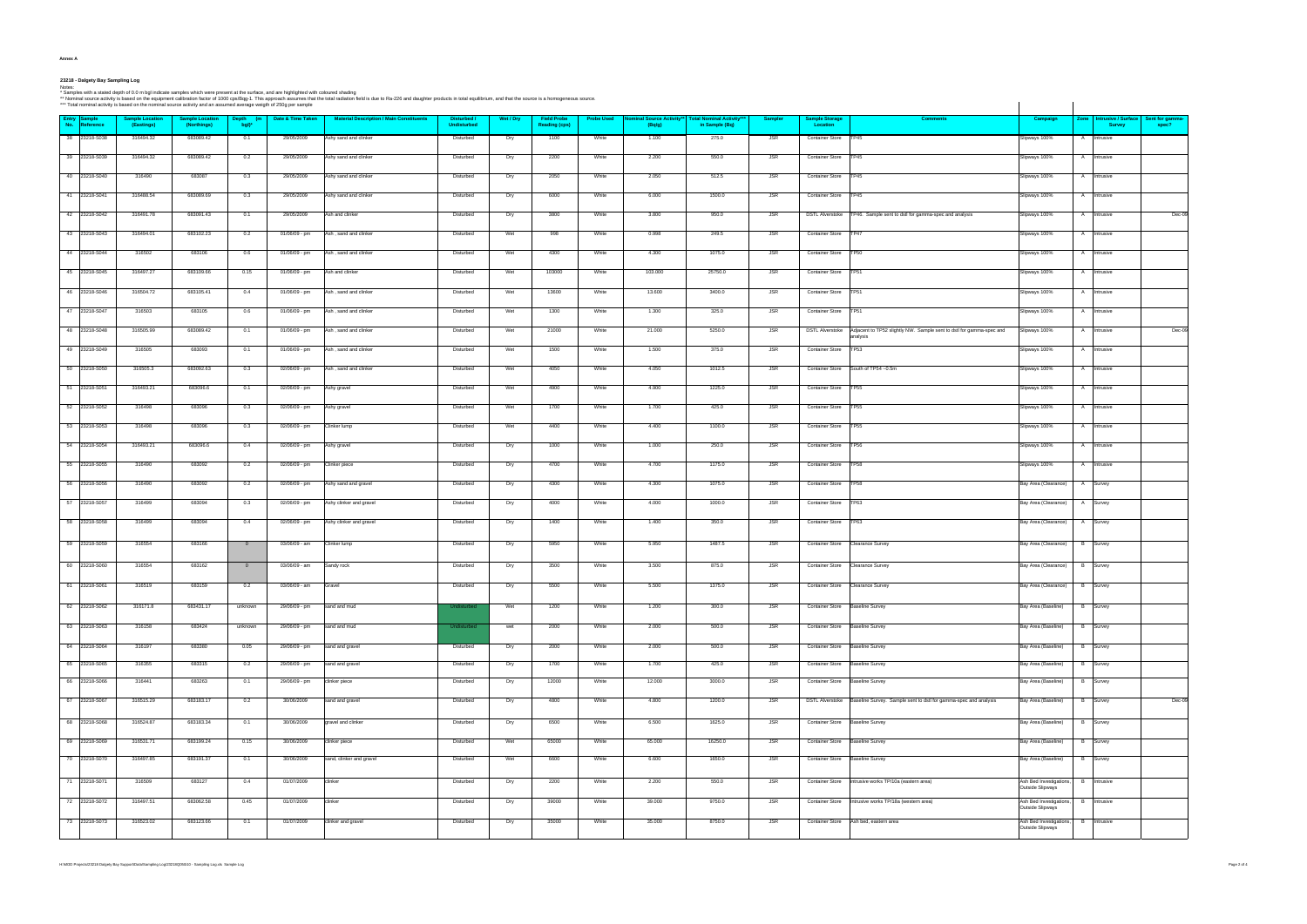| Anne: |  |
|-------|--|
|-------|--|

23218 - Dalgety Bay Sampling Log<br>Ndes:<br>\* Nominal source activity is based on the equipment calibration factor of 1000 cps/Bq-1. This approach assumes that the surface, and are highlighted with coloured shading<br>\*\* Nominal s

|                               | *** Total nominal activity is based on the nominal source activity and an assumed average weigth of 250g per sample |                                       |                         | . gg              | * Nominal source activity is based on the equipment calibration factor of 1000 cps/Bqg-1. This approach assumes that the total radiation field is due to Ra-226 and daughter products in total equilibrium, and that the sourc |                                   |           |                                            |                   |                                            |                                                 |                |                                   |                                                                                                         |                                   |                 |                                             |                          |
|-------------------------------|---------------------------------------------------------------------------------------------------------------------|---------------------------------------|-------------------------|-------------------|--------------------------------------------------------------------------------------------------------------------------------------------------------------------------------------------------------------------------------|-----------------------------------|-----------|--------------------------------------------|-------------------|--------------------------------------------|-------------------------------------------------|----------------|-----------------------------------|---------------------------------------------------------------------------------------------------------|-----------------------------------|-----------------|---------------------------------------------|--------------------------|
| Entry Sample<br>No. Reference | <b>Sample Location</b><br>(Eastings)                                                                                | <b>Sample Location</b><br>(Northings) | Depth (m<br>bgl)*       | Date & Time Taken | <b>Material Description / Main Constituents</b>                                                                                                                                                                                | Disturbed /<br><b>Undisturbed</b> | Wet / Dry | <b>Field Probe</b><br><b>Reading (cps)</b> | <b>Probe Used</b> | <b>Nominal Source Activity**</b><br>(Bq/g) | <b>Total Nominal Activity</b><br>in Sample (Bq) | <b>Sampler</b> | <b>Sample Storage</b><br>Location | <b>Comments</b>                                                                                         | Campaign                          |                 | Zone   Intrusive / Surface<br><b>Survey</b> | Sent for gamma-<br>spec? |
| 74 23218-S074                 | 316519                                                                                                              | 683132                                | 0.15                    | 23/10/2009        | Sand and gravel                                                                                                                                                                                                                | Disturbed                         | Dry       | 5000                                       | White             | 5.000                                      | 1250.0                                          | CN             |                                   | Container Store Monitoring Survey 2                                                                     | Monitoring Survey 2               | B               | Survey                                      |                          |
| 75 23218-S075                 | 316488                                                                                                              | 683074                                | 0.3                     | 02/11/2009        | Ash and Gravel                                                                                                                                                                                                                 | Disturbed                         | Wet       | 1500                                       | White             | 1.500                                      | 375.0                                           | JSR            | <b>Container Store</b>            | TP04 November Intrusive works (western area)                                                            | Outwith Slipways 100% B Intrusive |                 |                                             |                          |
| 76 23218-S076                 | 316484                                                                                                              | 683076                                | 0.7                     | 02/11/2009        | Clinker piece                                                                                                                                                                                                                  | Disturbed                         | Dry       | 8200                                       | White             | 8.200                                      | 2050.0                                          | JSR            | <b>Container Store</b>            | TP07 November Intrusive works (western area)                                                            | Outwith Slipways 100% B Intrusive |                 |                                             |                          |
| 77 23218-S077                 | 316479                                                                                                              | 683087                                | 0.7                     | 02/11/2009        | Clinker lump                                                                                                                                                                                                                   | Disturbed                         | Dry       | 5150                                       | White             | 5.150                                      | 1287.5                                          | <b>JSR</b>     | <b>Container Store</b>            | TP10 November Intrusive works (western area)                                                            | Outwith Slipways 100% B Intrusive |                 |                                             |                          |
| 78 23218-S078                 | 316488                                                                                                              | 683075                                | 0.3                     | 03/11/2009        | Clinker piece                                                                                                                                                                                                                  | Disturbed                         | Dry       | 11000                                      | White             | 11.000                                     | 2750.0                                          | <b>JSR</b>     | <b>Container Store</b>            | TP14 November Intrusive works (western area)                                                            | Outwith Slipways 100% B Intrusive |                 |                                             |                          |
| 79 23218-S079                 | 316487                                                                                                              | 683074                                | 0.2                     | 03/11/2009        | 3 inch thin Metal disc                                                                                                                                                                                                         | Disturbed                         | Dry       | 56000                                      | White             | 56.000                                     | 14000.0                                         | <b>JSR</b>     | <b>Container Store</b>            | TP15 November Intrusive works (western area)                                                            | Outwith Slipways 100% B Intrusive |                 |                                             |                          |
| 80 23218-S080                 | 316516                                                                                                              | 683111                                | $\overline{0}$          | 04/11/2009        | Ash and Gravel                                                                                                                                                                                                                 | Disturbed                         | Dry       | 1900                                       | White             | 1.900                                      | 475.0                                           | JSR            | <b>Container Store</b>            | TP18 November Intrusive works. *Hotspot found on surface following<br>backfilling of pit (eastern area) | Outwith Slipways 100% B Intrusive |                 |                                             |                          |
| 81 23218-S081                 | 316519                                                                                                              | 683114                                | 0.2                     | 04/11/2009        | Ash and Gravel                                                                                                                                                                                                                 | Disturbed                         | Dry       | 8000                                       | White             | 8.000                                      | 2000.0                                          | <b>JSR</b>     | <b>Container Store</b>            | TP19 November Intrusive works (eastern area)                                                            | Outwith Slipways 100% B Intrusive |                 |                                             |                          |
| 82 23218-S082                 | 316532.7                                                                                                            | 683130.48                             | 0.2                     | 04/11/2009        | Clinker piece                                                                                                                                                                                                                  | Disturbed                         | Dry       | 5900                                       | White             | 5.900                                      | 1475.0                                          | <b>JSR</b>     | <b>Container Store</b>            | TP22 November Intrusive works (eastern area)                                                            | Outwith Slipways 100% B Intrusive |                 |                                             |                          |
| 83 23218-S083                 | 316516                                                                                                              | 683120                                | 0.3                     | 05/11/2009        | <b>Ash</b>                                                                                                                                                                                                                     | Disturbed                         | Wet       | 72000                                      | White             | 72.000                                     | 18000.0                                         | $\overline{c}$ | <b>DSTL Alverstoke</b>            | TP26 November Intrusive works (eastern area). Sample sent to dstl for<br>gamma-spec and analysis        | Outwith Slipways 100% B Intrusive |                 |                                             | Dec-09                   |
| 84 23218-S084                 | 316524                                                                                                              | 683117                                | 0.1                     | 06/11/2009        | Ash                                                                                                                                                                                                                            | Disturbed                         | Wet       | 10000                                      | White             | 10.000                                     | 2500.0                                          | CN             | <b>Container Store</b>            | TP36 November Intrusive works (eastern area)                                                            | Outwith Slipways 100% B Intrusive |                 |                                             |                          |
| 85 23218-S085                 | 316519                                                                                                              | 683125                                | 0.2                     | 06/11/2009        | Clinker                                                                                                                                                                                                                        | Disturbed                         | Wet       | 10000                                      | White             | 10.000                                     | 2500.0                                          | CN             | <b>DSTL Alverstoke</b>            | TP36 November Intrusive works (eastern area). Sample sent to dstl for<br>gamma-spec and analysis        | Outwith Slipways 100% B Intrusive |                 |                                             | Dec-09                   |
| 86 23218-S086                 | 316527                                                                                                              | 683125                                | 0.2                     | 06/11/2009        | Ash                                                                                                                                                                                                                            | Disturbed                         | Wet       | 12000                                      | White             | 12.000                                     | 3000.0                                          | CN             | <b>Container Store</b>            | TP37 November Intrusive works (eastern area)                                                            | Outwith Slipways 100% B Intrusive |                 |                                             |                          |
| 87 23218-S087                 | 316529                                                                                                              | 683120                                | 0.2                     | 06/11/2009        | Ash                                                                                                                                                                                                                            | Disturbed                         | Wet       | 10000                                      | White             | 10.000                                     | 2500.0                                          | CN             | <b>Container Store</b>            | TP38 November Intrusive works (eastern area)                                                            | Outwith Slipways 100% B Intrusive |                 |                                             |                          |
| 88 23218-S088                 | 316445                                                                                                              | 683215                                | 0.1                     | 16/12/2009        | PIECE OF BURNT METAL                                                                                                                                                                                                           | Disturbed                         | DRY       | 2005                                       | White             | 2.005                                      | 501.3                                           | CM             | <b>Container Store</b>            | Found during beach Survey (north eastern area)                                                          | Monitoring Survey 3               |                 | B Survey                                    | May-10                   |
| 89 23218-S089                 | 316414                                                                                                              | 683292                                | $\overline{0}$          | 16/12/2009        | PIECES OF CLINKER                                                                                                                                                                                                              | Disturbed                         | DRY       | 1600                                       | White             | 1.600                                      | 400.0                                           | CM             | <b>Container Store</b>            | Found during beach Survey (north eastern area)                                                          | Monitoring Survey 3               |                 | <b>B</b> Survey                             | May-10                   |
| 90 23218-S090                 | 316464                                                                                                              | 683025                                | 0.05                    | 17/12/2009        | GRAVEL AND SAND                                                                                                                                                                                                                | Disturbed                         | DRY       | 5000                                       | White             | 5.000                                      | 1250.0                                          | CM             | <b>Container Store</b>            | Found during beach Survey (western area)                                                                | Monitoring Survey 3               |                 | B Survey                                    | May-10                   |
| 91 23218-S091                 | 316517                                                                                                              | 683146                                | 0.05                    | 17/12/2009        | <b>CLINKER LUMP</b>                                                                                                                                                                                                            | Disturbed                         | DRY       | 1100                                       | White             | 1.100                                      | 275.0                                           | CM             | <b>Container Store</b>            | Found during beach Survey (eastern area)                                                                | Monitoring Survey 3               |                 | <b>B</b> Survey                             | May-10                   |
| 92 23218-S092                 | 316534                                                                                                              | 683139                                | 0.05                    | 17/12/2009        | <b>CLINKER PIECES</b>                                                                                                                                                                                                          | Disturbed                         | DRY       | 5500                                       | White             | 5.500                                      | 1375.0                                          | CM             | <b>Container Store</b>            | Found during beach Survey (eastern area)                                                                | Monitoring Survey 3               | <b>B</b> Survey |                                             | May-10                   |
| 93 23218-S093                 | 316532                                                                                                              | 683142                                | 0.1                     | 17/12/2009        | <b>GRAVEL AND SAND</b>                                                                                                                                                                                                         | Disturbed                         | WET       | 10000                                      | White             | 10.000                                     | 2500.0                                          | CM             | <b>Container Store</b>            | Found during beach Survey (eastern area)                                                                | Monitoring Survey 3               |                 | <b>B</b> Survey                             | May-10                   |
| 94 23218-S094                 | 316555                                                                                                              | 683154                                | $\overline{0}$          | 17/12/2009        | <b>CLINKER LUMP</b>                                                                                                                                                                                                            | Disturbed                         | DRY       | 5000                                       | White             | 5.000                                      | 1250.0                                          | CM             | <b>Container Store</b>            | Found during beach Survey (eastern area)                                                                | Monitoring Survey 3               |                 | B Survey                                    | May-10                   |
| 95 23218-S095                 | 316554                                                                                                              | 683157                                | $\overline{0}$          | 17/12/2009        | <b>CLINKER PIECE</b>                                                                                                                                                                                                           | Disturbed                         | DRY       | 2500                                       | White             | 2.500                                      | 625.0                                           | CM             |                                   | Container Store Found during beach Survey (eastern area)                                                | Monitoring Survey 3               |                 | B Survey                                    | May-10                   |
| 96 23218-S096                 | 316534                                                                                                              | 683134                                | $\overline{0}$          | 17/12/2009        | <b>CLINKER LUMP</b>                                                                                                                                                                                                            | Disturbed                         | DRY       | 3700                                       | White             | 3.700                                      | 925.0                                           | CM             |                                   | Container Store Found during beach Survey (eastern area)                                                | Monitoring Survey 3               |                 | <b>B</b> Survey                             | May-10                   |
| 97 23218-S097                 | 316529                                                                                                              | 683135                                | 0.1                     | 17/12/2009        | GRAVEL                                                                                                                                                                                                                         | Disturbed                         | DRY       | 2800                                       | White             | 2.800                                      | 700.0                                           | CM             |                                   | Container Store Found during beach Survey (eastern area)                                                | Monitoring Survey 3               |                 | B Survey                                    | May-10                   |
| 98 23218-S098                 | 316499                                                                                                              | 683092                                | 0.2                     | 17/12/2009        | <b>GRAVEL AND SAND</b>                                                                                                                                                                                                         | Disturbed                         | DRY       | 12400                                      | White             | 12.400                                     | 3100.0                                          | CM             |                                   | Container Store Found during beach Survey (western area)                                                | Monitoring Survey 3               |                 | A Survey                                    | May-10                   |
| 99 23218-S099                 | 316527                                                                                                              | 683127                                | 0.1                     | 17/12/2009        | <b>CLINKER LUMP</b>                                                                                                                                                                                                            | Disturbed                         | DRY       | 8300                                       | White             | 8.300                                      | 2075.0                                          | CM             |                                   | Container Store Found during beach Survey (eastern area)                                                | Monitoring Survey 3               |                 | <b>B</b> Survey                             | May-10                   |
| 100 23218-S100                | 316499                                                                                                              | 683095                                | 0.1                     | 17/12/2009        | <b>GRAVEL AND SAND</b>                                                                                                                                                                                                         | Disturbed                         | DRY       | 11000                                      | White             | 11.000                                     | 2750.0                                          | <b>CM</b>      |                                   | Container Store Found during beach Survey (western area)                                                | Monitoring Survey 3               |                 | A Survey                                    | May-10                   |
| 101 23218-S101                | 316517                                                                                                              | 683126                                | 0.1                     | 17/12/2009        | GRAVEL                                                                                                                                                                                                                         | Disturbed                         | DRY       | 800                                        | White             | 0.800                                      | 200.0                                           | CM             |                                   | Container Store Found during beach Survey                                                               | Monitoring Survey 3               |                 | <b>B</b> Survey                             | May-10                   |
| 102 23218-S102                | 316489                                                                                                              | 683200                                | 0.05                    | 18/12/2009        | <b>GRAVEL AND SAND</b>                                                                                                                                                                                                         | Disturbed                         | DRY       | 1700                                       | White             | 1.700                                      | 425.0                                           | <b>JSR</b>     | <b>Container Store</b>            | Found during beach Survey (north eastern area)                                                          | Monitoring Survey 3   B Survey    |                 |                                             | May-10                   |
| 103 23218-S103                | 316460                                                                                                              | 683207                                | $\overline{\mathbf{0}}$ | 18/12/2009        | <b>CLINKER PIECE</b>                                                                                                                                                                                                           | Disturbed                         | DRY       | 1200                                       | White             | 1.200                                      | 300.0                                           | <b>JSR</b>     |                                   | Container Store Found during beach Survey (north eastern area)                                          | Monitoring Survey 3   B Survey    |                 |                                             | May-10                   |
| 104 23218-S104                | 316463                                                                                                              | 683236                                | 0.05                    | 18/12/2009        | <b>GRAVEL AND SAND</b>                                                                                                                                                                                                         | Disturbed                         | DRY       | 3600                                       | White             | 3.600                                      | 900.0                                           | <b>JSR</b>     |                                   | Container Store Found during beach Survey (north eastern area)                                          | Monitoring Survey 3               | <b>B</b> Survey |                                             | May-10                   |
| 105 23218-S105                | 316454                                                                                                              | 683251                                | 0.1                     | 04/03/2010        | <b>GRAVEL AND SAND</b>                                                                                                                                                                                                         | Disturbed                         | DRY       | 10000                                      | White             | 10.000                                     | 2500.0                                          | C <sub>N</sub> | <b>Container Store</b>            | Found during beach Survey (north eastern area)                                                          | Monitoring Survey 4               |                 | <b>B</b> Survey                             | May-10                   |
| 106 23218-S106                | 316445.94                                                                                                           | 683253.51                             | 0.1                     | 07/04/2010        | SAND AND GRAVEL                                                                                                                                                                                                                | Disturbed                         | DRY       | 6060                                       | White             | 6.060                                      | 1515.0                                          | JSR            |                                   | Container Store Found during beach survey following storm event                                         | Monitoring Survey 5               |                 | <b>B</b> Survey                             |                          |
| 107 23218-S107                | 316411                                                                                                              | 683288                                | 0.1                     | 07/04/2010        | SAND AND GRAVEL                                                                                                                                                                                                                | Disturbed                         | DRY       | 2000                                       | White             | 2.000                                      | 500.0                                           | JSR            | <b>Container Store</b>            | Found during beach survey following storm event                                                         | Monitoring Survey 5               | <b>B</b> Survey |                                             |                          |
| 108 23218-S108                | 316410                                                                                                              | 683289                                | 0.1                     | 07/04/2010        | SAND AND GRAVEL                                                                                                                                                                                                                | Disturbed                         | DRY       | 1081                                       | White             | 1.081                                      | 270.3                                           | JSR            |                                   | Container Store Found during beach survey following storm event                                         | Monitoring Survey 5               |                 | B Survey                                    |                          |
|                               |                                                                                                                     |                                       |                         |                   |                                                                                                                                                                                                                                |                                   |           |                                            |                   |                                            |                                                 |                |                                   |                                                                                                         |                                   |                 |                                             |                          |

H:\MOD Projects\23218 Dalgety Bay Support\Data\Sampling Log\23218Q050i10 - Sampling Log.xls Sample Log Page 3 of 4